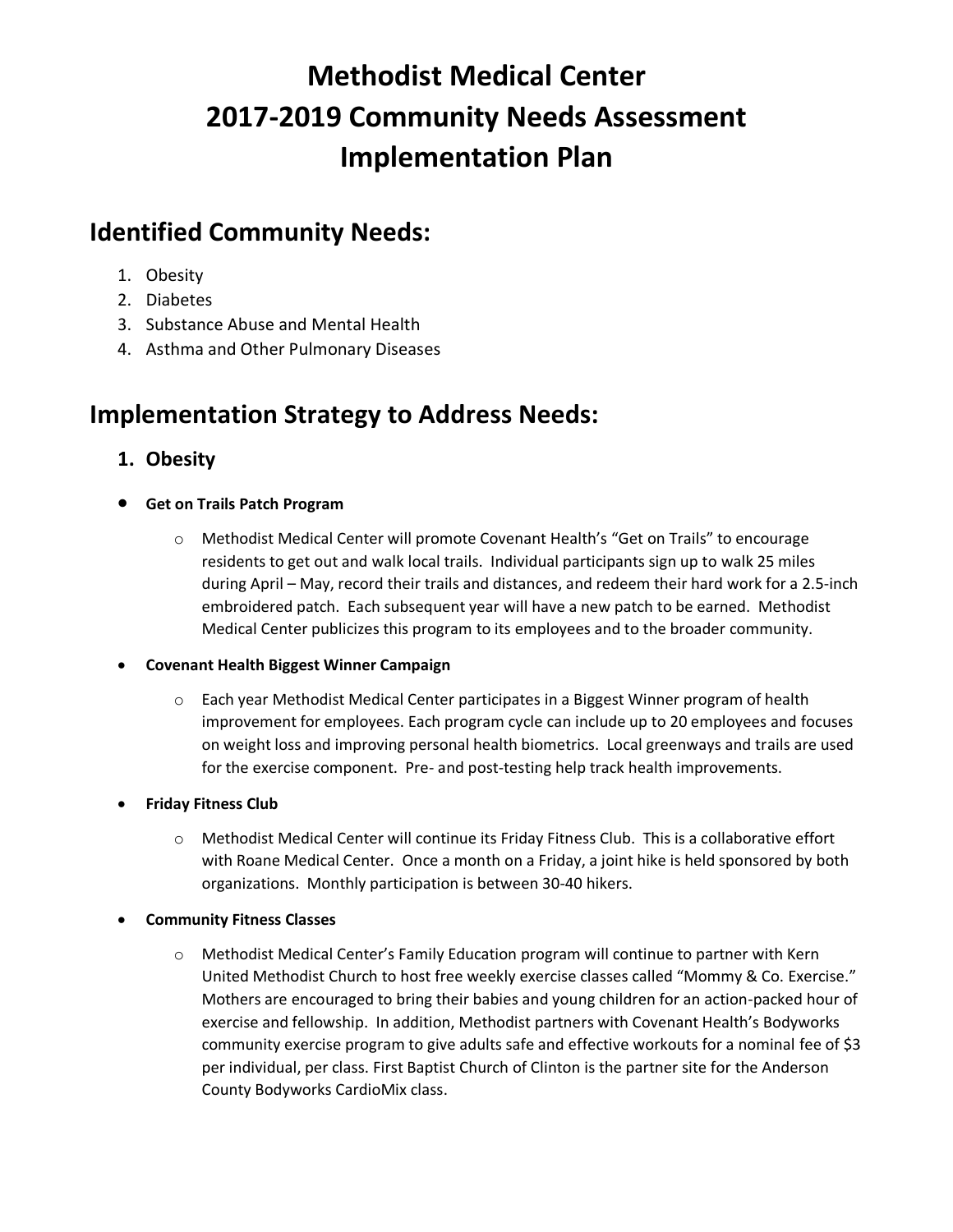## **2. Diabetes**

## **Health Night on the Town**

o Methodist Medical Center sponsors health information programs for the community on the last Tuesday of each month except during June, July, November and December. Speakers provide educational information on a variety of topics including diabetes and diabetes-related issues such as wound care and treatment. Audience size for these programs averages around 55 participants.

## **Healthy Lifestyles**

o Methodist Medical Center produces a four-page, bi-monthly insert in the Knoxville News-Sentinel. This insert is zoned specifically to subscribers in Methodist's five-county market and offers readers articles on health topics such as healthy eating, exercise, diabetes prevention and maintenance, wound care, etc. This insert has a circulation of approximately 9,000.

## **3. Substance Abuse and Mental Health**

## **•** Prescription Drug Task Force

o Methodist Medical Center will continue to serve as a partner and meeting site for the Anderson County Prescription Drug Task Force.

## **•** Behavioral Health Partnerships

o Methodist Medical Center will continue to connect with local behavioral health providers such as Peninsula Behavioral Health and Ridgeview Behavioral Health Services to bring programming on important mental health topics to the community via Health Night on the Town. In both 2015 and 2016, we partnered to provide presentations on substance abuse and suicide prevention that reached 62 citizens.

## **MIST Program**

 $\circ$  Methodist Medical Center will continue to refer patients who are pregnant or young mothers struggling with substance abuse and addiction to Ridgeview Behavioral Health Services' MIST Program. The MIST team consists of a case manager, a counselor, and a program manager who connect with mothers through home visits, individual therapy sessions, and weekly support groups.

## **Grief Support Activities**

o Methodist Medical Center will continue to partner with Covenant Hospice to offer ongoing monthly grief support groups where those who have experienced the death of a loved one can find comfort, support and hope in a safe and welcoming environment. The hospital also supports an annual Walk to Remember in October that give parents and loved ones who have lost a child of any age the opportunity to come together to remember and celebrate the life of their child.